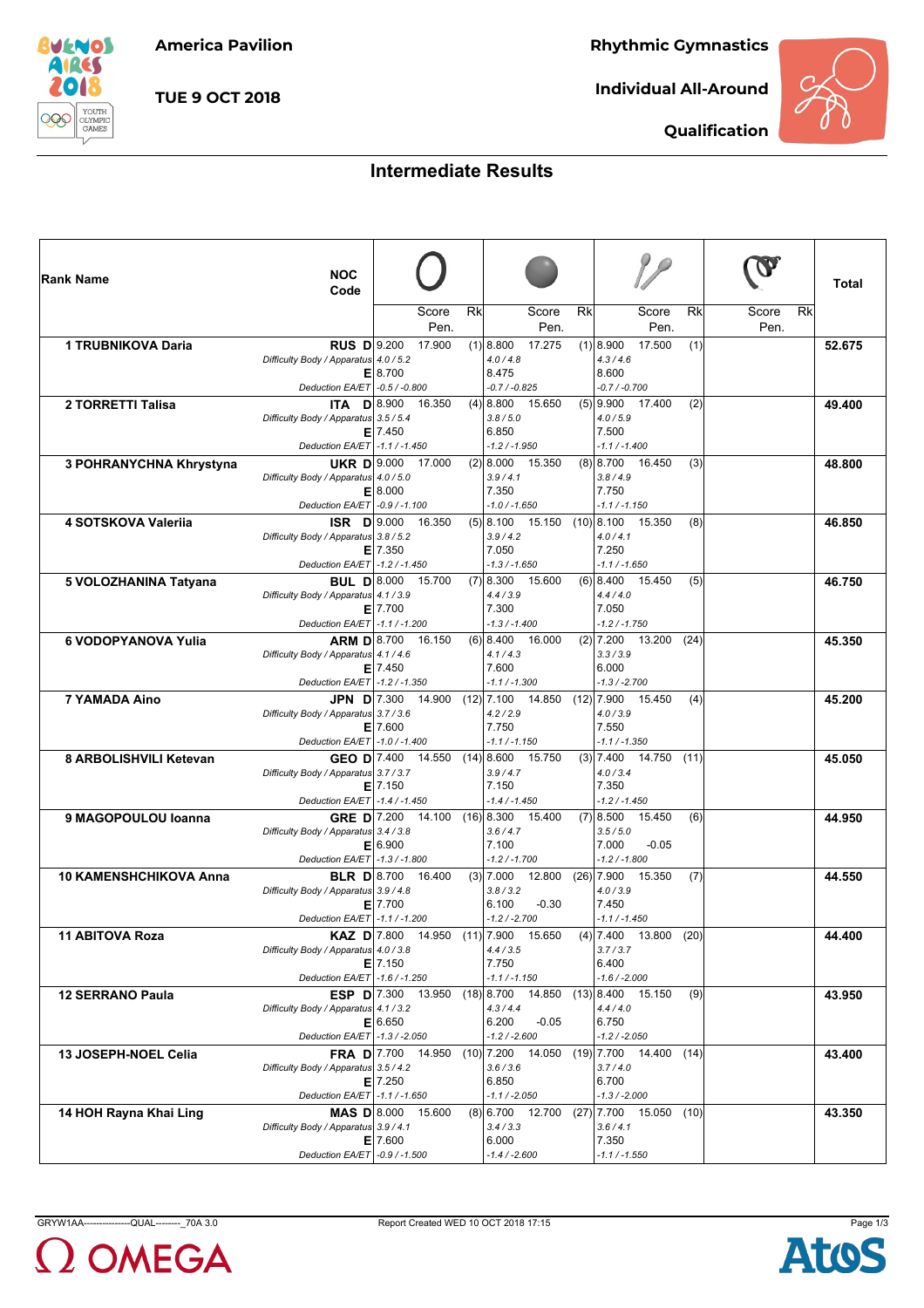**America Pavilion**

**Rhythmic Gymnastics**

*BUENOS* **AIRES** ſ. YOUTH<br>OLYMPIC<br>GAMES

**TUE 9 OCT 2018**

**Individual All-Around**



**Qualification**

## **Intermediate Results**

| <b>Rank Name</b>               | <b>NOC</b><br>Code                                          |                                      |    |                                                      |    |                                                                    |                           | Total  |
|--------------------------------|-------------------------------------------------------------|--------------------------------------|----|------------------------------------------------------|----|--------------------------------------------------------------------|---------------------------|--------|
|                                |                                                             | Score<br>Pen.                        | Rk | Score<br>Pen.                                        | Rk | Score<br>Pen.                                                      | Rk<br>Rk<br>Score<br>Pen. |        |
| 15 ARVELO Aurora               | <b>FIN</b>                                                  | 12.950<br>D 6.400                    |    | $(22)$ 7.600<br>15.150                               |    | $(9)$   8.000<br>14.500<br>(13)                                    |                           | 42.600 |
|                                | Difficulty Body / Apparatus 2.4 / 4.0                       |                                      |    | 3.5/4.1                                              |    | 3.4/4.6                                                            |                           |        |
|                                | Deduction EA/ET -1.2 / -2.250                               | E 6.550                              |    | 7.550<br>$-1.2 / -1.250$                             |    | 6.500<br>$-1.3 / -2.200$                                           |                           |        |
| <b>16 WANG Zilu</b>            | CHN D 6.700                                                 | 12.900                               |    | $(24)$ 8.000<br>15.050                               |    | 14.500<br>$(11)$ 7.700<br>(12)                                     |                           | 42.450 |
|                                | Difficulty Body / Apparatus 3.3 / 3.4                       | E 6.500<br>$-0.30$                   |    | 4.2 / 3.8<br>7.050                                   |    | 3.7/4.0<br>6.800                                                   |                           |        |
|                                | Deduction EA/ET -1.4 / -2.100                               |                                      |    | $-1.0 / -1.950$                                      |    | $-1.1 / -2.100$                                                    |                           |        |
| 17 BELJAJEVA Adelina           | <b>EST D</b> 7.600                                          | 14.050                               |    | $(17)$  7.800 14.250 (17) 7.500                      |    | 13.975 (18)                                                        |                           | 42.275 |
|                                | Difficulty Body / Apparatus 3.6 / 4.0                       | E 6.550<br>$-0.10$                   |    | 3.6 / 4.2<br>6.450                                   |    | 3.4/4.1<br>6.525<br>$-0.05$                                        |                           |        |
|                                | Deduction EA/ET   -1.1 / -2.350                             |                                      |    | $-1.2 / -2.350$                                      |    | $-1.3 / -2.175$                                                    |                           |        |
| 18 KIM Mun Ye                  | <b>PRK D</b> $7.600$                                        | 15.050                               |    | $(9)$ 7.400<br>13.300                                |    | $(22)$ 6.900<br>13.850<br>(19)                                     |                           | 42.200 |
|                                | Difficulty Body / Apparatus 3.3 / 4.3                       | $E$   7.450                          |    | 3.3/4.1<br>6.000<br>$-0.10$                          |    | 3.7 / 3.2<br>$-0.05$<br>7.000                                      |                           |        |
|                                | Deduction EA/ET   -1.1 / -1.450                             |                                      |    | $-1.5 / -2.500$                                      |    | $-1.4 / -1.600$                                                    |                           |        |
| <b>19 GARCIA Natalie</b>       |                                                             | <b>CAN D</b> $7.200$ 13.900          |    | $(19)$ 7.700<br>14.200                               |    | $(18)$ 7.600<br>14.100<br>(16)                                     |                           | 42.200 |
|                                | Difficulty Body / Apparatus 3.8 / 3.4                       | E 6.700                              |    | 3.8 / 3.9<br>6.500                                   |    | 3.6 / 4.0<br>6.500                                                 |                           |        |
|                                | Deduction EA/ET -1.3 / -2.000                               |                                      |    | $-1.1 / -2.400$                                      |    | $-1.3 / -2.200$                                                    |                           |        |
| <b>20 KAPITONOVA Elizabeth</b> |                                                             | <b>USA D</b> 7.600 14.600 (13) 7.200 |    |                                                      |    | 14.350 (16) 6.600 13.150<br>(25)                                   |                           | 42.100 |
|                                | Difficulty Body / Apparatus 3.3 / 4.3                       | $E$   7.000                          |    | 3.4 / 3.8<br>7.150                                   |    | 3.4 / 3.2<br>6.550                                                 |                           |        |
|                                | Deduction EA/ET -1.1 / -1.900                               |                                      |    | $-1.3 / -1.550$                                      |    | $-1.4 / -2.050$                                                    |                           |        |
| 21 LUZAN Yelyzaveta            | Difficulty Body / Apparatus 3.2 / 3.3                       | AZE $D 6.500$ 12.550                 |    | $(26)$ 7.100<br>13.425<br>3.5 / 3.6                  |    | $(21)$ 7.100<br>14.000<br>(17)<br>3.8 / 3.3                        |                           | 39.975 |
|                                |                                                             | E 6.050                              |    | 6.325                                                |    | 6.900                                                              |                           |        |
|                                | Deduction EA/ET -1.3 / -2.650                               |                                      |    | $-1.4/ -2.275$                                       |    | $-1.3 / -1.800$                                                    |                           |        |
| 22 FETISOVA Ekaterina          | UZB $D$ 7.400<br>Difficulty Body / Apparatus 3.6 / 3.8      | 13.100                               |    | $(21)$ 6.800 12.500<br>3.5 / 3.3                     |    | $(30)$ 7.400<br>14.300<br>(15)<br>3.9 / 3.5                        |                           | 39.900 |
|                                |                                                             | E 6.000<br>$-0.30$                   |    | 5.700                                                |    | $-0.05$<br>6.950                                                   |                           |        |
|                                | Deduction EA/ET -1.4 / -2.600                               |                                      |    | $-1.4 / -2.900$                                      |    | $-1.4 / -1.650$                                                    |                           |        |
| 23 IAKOVLEVA Lidija            | <b>AUS D</b> 6.600<br>Difficulty Body / Apparatus 3.0 / 3.6 | 12.950                               |    | $(23)$ 6.500 13.200<br>3.1 / 3.4                     |    | $(23)$ 7.100<br>13.550<br>(23)<br>3.1 / 4.0                        |                           | 39.700 |
|                                |                                                             | E 6.350                              |    | 6.700                                                |    | 6.450                                                              |                           |        |
|                                | Deduction EA/ET   -1.5 / -2.150                             | GER D 6.700 13.500                   |    | $-1.2 / -2.100$                                      |    | $-1.2 / -2.350$                                                    |                           |        |
| <b>24 ROTAERMEL Lilly</b>      | Difficulty Body / Apparatus 3.7 / 3.0                       |                                      |    | $(20)$ 5.900 11.650 $(33)$ 7.200 13.750<br>3.2 / 2.7 |    | (21)<br>3.6 / 3.6                                                  |                           | 38.900 |
|                                |                                                             | E 6.800                              |    | 5.800<br>$-0.05$                                     |    | 6.550                                                              |                           |        |
| 25 JUUL MOELLER Josephine      | Deduction EA/ET -1.4 / -1.800<br>NOR D $7.100$              | 11.800                               |    | $-1.7 / -2.500$<br>$(29)$ 7.300<br>14.500            |    | $-1.5 / -1.950$<br>$(14)$ 6.500 12.350                             | (28)                      | 38.650 |
|                                | Difficulty Body / Apparatus 3.1 / 4.0                       |                                      |    | 3.2 / 4.1                                            |    | 3.2 / 3.3                                                          |                           |        |
|                                | Deduction EA/ET - 2.2 / -3.050                              | $E$ 4.750<br>$-0.05$                 |    | 7.300<br>$-0.10$<br>$-1.3 / -1.400$                  |    | 5.850<br>$-1.4 / -2.750$                                           |                           |        |
| 26 LEE Soyun                   |                                                             |                                      |    |                                                      |    | <b>KOR D</b> 5.800 11.350 (30) 8.000 14.450 (15) 6.800 12.800 (27) |                           | 38.600 |
|                                | Difficulty Body / Apparatus 3.3 / 2.5                       |                                      |    | 3.8/4.2                                              |    | 3.5 / 3.3                                                          |                           |        |
|                                | Deduction EA/ET -1.5 / -2.950                               | $E$ 5.550                            |    | 6.500<br>$-0.05$<br>$-1.6 / -1.900$                  |    | 6.000<br>$-1.6 / -2.400$                                           |                           |        |
| 27 STOIAN Denisa               |                                                             |                                      |    |                                                      |    | <b>ROU D</b> 7.600 14.400 (15) 6.700 12.800 (24) 5.800 10.050 (33) |                           | 37.250 |
|                                | Difficulty Body / Apparatus 3.6 / 4.0                       |                                      |    | 3.2 / 3.5<br>$-0.30$                                 |    | 2.9/2.9                                                            |                           |        |
|                                | Deduction EA/ET -1.4 / -1.800                               | E 6.800                              |    | 6.400<br>$-1.3 / -2.300$                             |    | 4.900<br>$-0.65$<br>$-1.5 / -3.600$                                |                           |        |
| 28 PINGOU Anastasia            |                                                             | $CYP$ D 6.600 10.350                 |    |                                                      |    | $(33)$ 6.700 12.800 (25) 6.900 13.075 (26)                         |                           | 36.225 |
|                                | Difficulty Body / Apparatus 3.5 / 3.1                       | $E$   4.050<br>$-0.30$               |    | 3.6 / 3.1<br>6.100                                   |    | 3.3 / 3.6<br>6.175                                                 |                           |        |
|                                | Deduction EA/ET - 2.0 / -3.950                              |                                      |    | $-1.3 / -2.600$                                      |    | $-1.4 / -2.425$                                                    |                           |        |